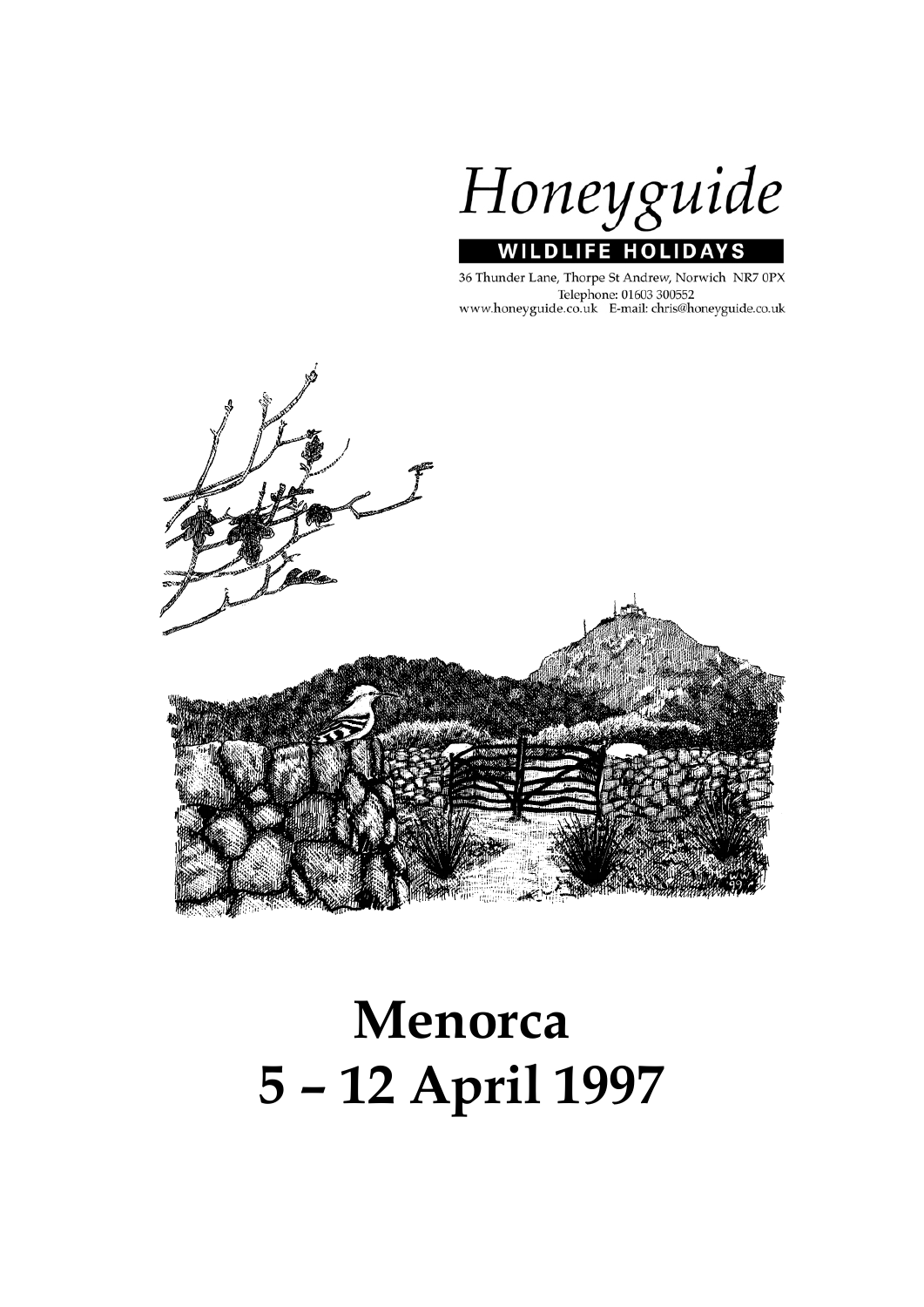#### **DISCOVERING MENORCA 5 – 12 April 1997**

The group

Enid Broxup

Peter Harkness Margaret Harkness

Geoff Pears Barbara Pears

Pauline Collinson Gordon Collinson

Richard Rutt Joan Rutt

Meg Airey

Pip Sharp

Leaders: Graham Hearl Chris Durdin

With commiserations to Jim and Peggy Ritchie who had to drop out just a few days before the holiday.

Our hosts at Matchani Gran were Jenny and Shaun Murphy. The group was also joined on 10 April by John Seymour, historian and Menorca resident, and by Santí Catchot from the Balearic Ornithological Group (GOB) on 11 April.

As always, this holiday contributed to the protection of the wildlife that we enjoyed by way of a donation to GOB. A thank you letter from GOB appears at the end of this report (not this web version). This holiday's contribution of £575 was made up of £25 per person in the group, including Jim and Peggy and the ten in the second Honeyguide Discovering Menorca group in the week following this one. A total of £2,945 has been given to GOB since the first Balearic Honeyguide holiday in 1992, part of over £12,000 given to conservation projects in Europe since Honeyguide started in 1991.

This report was written by Chris Durdin.

*Cover: hoopoe on a stone wall, by Will Woodrow. Black-winged stilts by Gary Wright; other illustrations by Rob Hume.*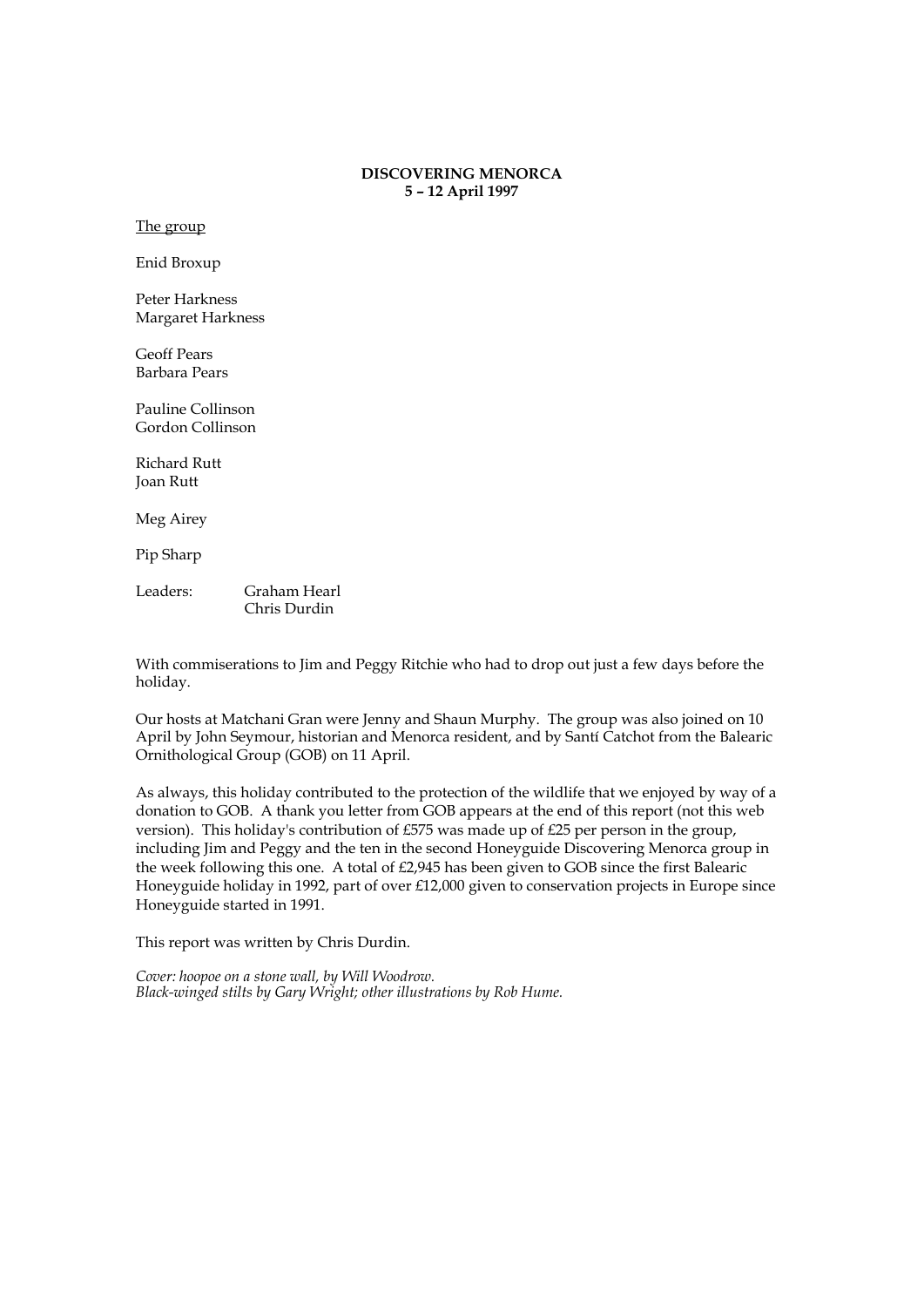### Saturday 6 April - Matchani Gran and Punta Prima

At Luton airport - or London Luton as it says nowadays - those who had stayed overnight at the Hotel Ibis were joined by the local contingent. The party was completed at Mahón airport where we met co-leader Graham Hearl, plus Shaun Murphy and Jan from Matchani Gran and Gilly from DonCars with our two minibuses for the week. None of those long transfers to distant hotels here; five minutes drive and we were at our base in the spacious old farmhouse of Matchani Gran. passing giant fennel and patches of Bermuda buttercup on route. We were soon tucking into delicious asparagus quiche.

It was a sunny but windy day, so the afternoon's excursion was to the relatively sheltered south coast, in this case Punta Prima on the south-east tip of the island. The late winter and early spring had been exceptionally dry this year and many orchids were either not appearing or rather past it, but we nonetheless found pyramidal (often very pale in colour), sombre bee, mirror and sawfly and small-flowered tongue orchids. The blustery conditions at sea had the effect of bringing many Cory's shearwaters fairly close in. Ahead even of the Cory's, the Menorca seabird speciality is the scarce Audouin's gull, happily slowly increasing in numbers, and this was - as it often is - a good spot for them today. On land there were Sardinian warblers and stonechats and a couple of migrant wheatears among the coastal scrub. There is much more than orchids to botanising here, and other striking additions to the list were yellow bartsia, bellardia and the large yellow restharrow *Ononis natrix*. An Algerian hedgehog and an Egyptian grasshopper appeared on route back to the minibuses.

Back at Matchani Gran there was a hoopoe on the wall under the Aleppo pines along the drive. Our home for the week home took a lot of beating for hoopoes and many other birds; today's example was a fine booted eagle.

The meals at Matchani Gran are always tasty and generous to a fault, and an added bonus was the warmth and charm of Pedro who served us. Shaun freely admitted that Pedro had taught him a thing or two about silver service practice in restaurants, and Pedro was equally at home and valuable in the more homely surroundings here. The wine flows freely here and for some the most generous measures of after dinner brandy, and as it was Joan's birthday there was champagne too. After supper there were scops owls and stone-curlews calling, and the comet Hale-Bopp was nothing short of stunning in the clear Menorcan night sky.

#### Sunday 7 April - Son Bou, Algendar gorge

With the wind a little calmer but still firmly in the north, the itinerary was shuffled a little to arrange a day on the south coast. Quail and hoopoe were calling at Matchani Gran and an Egyptian vulture flew round in the direction of San Clemente and the more distant Monte Toro. Putting aside thoughts that if we waited here a while everything that could be seen would turn up soon, we made for Menorca's largest reedbed at Son Bou. We went the back way to Alaior, stopping briefly to identify a large lily by the road side, *Ornithogalum arabicum* (later found in the field at the top of the drive back at base) and a Thekla lark.

At Son Bou, though the hills are built up with holiday development, the reedbed is intact and is fronted by extensive vegetated dunes. Three little egrets flew over the reedbed as we arrived, and there was a marsh harrier from the car park too. Without going anywhere there were also fan-tailed warblers going 'zip...zip...zip' and two little ringed plovers. A stone's throw from the car park there is a small pool which often was on it a migrant wader or two, today a fine wood sandpiper. Looking out from the beach an Audouin's gull flew past, and among the scrub in the dunes a Cetti's warbler shouted and stonechats and linnets were seen. The dunes here were a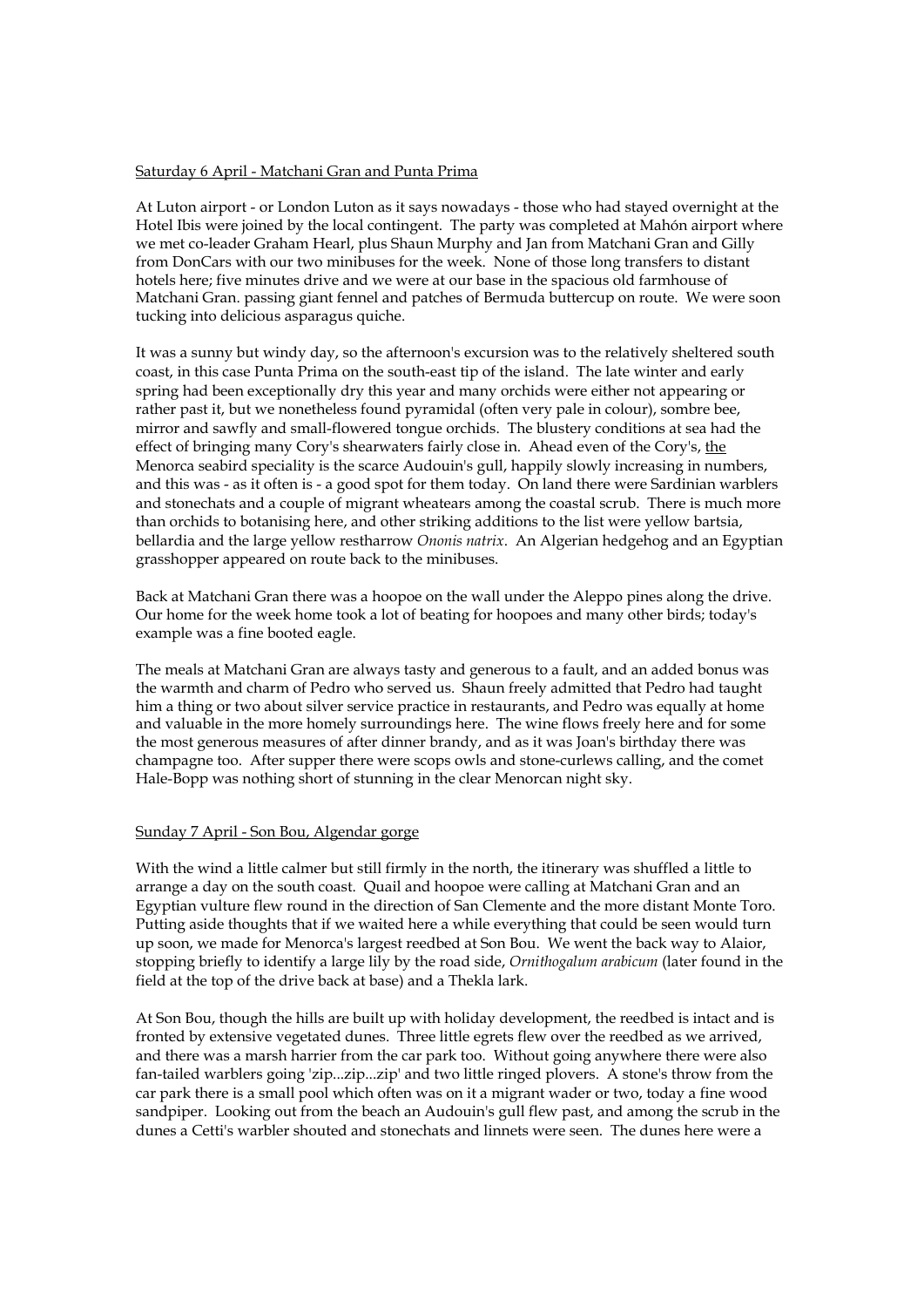blaze of colour, dominated by the birdsfoot trefoil *Lotus (creticus) cytisoides*, with its notched standard an identifying feature. The leaves of the late summer-flowering sea daffodils were soon picked out, and along the damp edge of the dune/wetland margin many orchids, especially yellow bee, bumblebee and small-flowered tongue orchids, had an edge on those suffering from drought elsewhere. The marsh harriers seemed to everywhere, a minimum of three, and Geoff and I, briefly separated from the rest of the group, had a migrant male ring ouzel fly past.

Lunch was in the shade overlooking the marsh, which was handy as a purple heron flew in. Subalpine warblers were discovered nearby too.

Further west on the south coast - though nowhere is far on Menorca - we came to the sheltered south-facing Algendar gorge, inland of Cala de Santa Galdana. Menorca is a gentle island, so compared with the Pyrenees or Mallorca this is a modest gorge, but a striking feature for Menorca. Over the wall and we were soon bearing right into the gorge, passing grey-leaved and narrow-leaved cistuses and lots of pitch trefoil with its tarry-smelling leaves. The butterfly net was out, but not really needed for the wood whites whose characteristic weak flight makes then easy to see, nor useful for the fast-flying cleopatras or the wall butterflies that seemed to be plentiful on the bramble.

Somewhere past the quince tree the groups divided, Graham's taking the low road and mine over the olive gate and along the high road, but we all saw fabulous, soaring, gliding, divebombing Egyptian vultures, a minimum of 12 in total.

Jenny sensibly takes off two evenings a week from cooking, so we went to eat in Es Castell (also known as Villacarlos). The route took us past many fascinating examples of modern sculpture on roundabouts on the edge of Mahón. Safely parked, we took a quick turn around the historic town square on foot. There were children playing football alongside Indian bead trees and mulberries before we turned right again at the cannon outside the military museum towards the Restaurant España.

Back at base, the sound of scops owl and stone-curlew was joined by a nightingale.

#### Monday 8 April - Naveta D'Es Toudons, Cala Morell, La Vall

Just west of Cuitadella is the Naveta D'Es Toudons, the only two storey prehistoric site of the hundreds on the island, in the shape of an upturned boat. This one was restored on 1959, but the historians are, as ever, arguing about whether the restoration was correct. On safer ground, for us natural historians, were the many corn buntings and, for the trained ears of Pauline and Gordon at least, the sound of quail. The turf here is well grazed and dry but has many plants able to cope with those conditions; evax, field madder and star clover to name but three.

With caution we got out of the minibuses at Cala Morell, taking care not to disturb both male and female blue rock thrushes on the wall; later there was a tawny pipit on the same wall. The area between the road and wall is the Mediterranean equivalent of limestone pavement, rich in flowers. Especially striking was the yellow broomrape that defied identification as it did last year. A short walk over to the cliff top revealed nothing other than a few yellow-legged gulls on the cliffs and sea.

La Vall, a large estate in the north of the island was the next stop, where we picnicked while watching three Egyptian vultures, a peregrine and two fine woodchat shrikes, then topped by booted eagles in soaring and diving display flight. The conifer woods were quiet this afternoon so we were soon overlooking the charming cove of Cala Agaiarens, where some walked a way,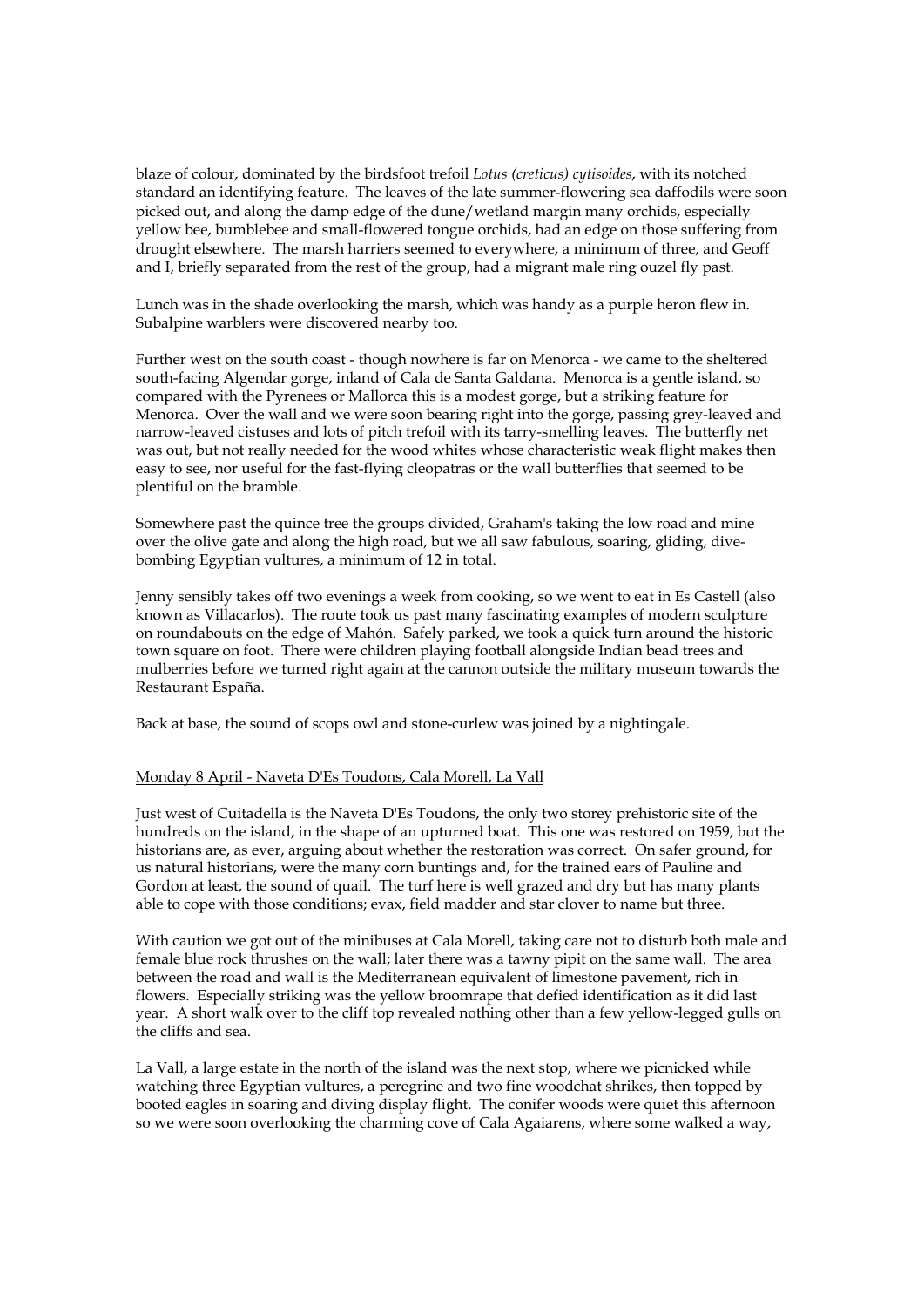others paddled and gossiped, others stood and watched. Two Audouin's gulls drifted around, settled and drifted on, and soon after an osprey appeared.



There was still time for a visit to the old capital of Menorca, Cuitadella, and to wander from its magnificent square into quiet streets to look or to buy anything from books on the Menorquin language to postcards and ice cream.

Historian John Seymour joined us this evening and told us much about the island, prehistoric, ancient and modern.

#### Tuesday 9 April - Mahón and Es Grau

We were soon emerging from the underground car park into a distinctly quiet Mahón market. Many went from there down into the city to visit the large church of Santa Maria with its famed organ or to the produce and fish markets farther down the hill. We then drove down to the harbour, where there was an Audouin's gull as we parked. During a quick dip into the gin factory shop a free sample or two led to many a purchase.

A superb marsh harrier was quartering the fields as we drove towards the wetland area of Es Grau where we lunched. A walk through the lagoon area found a common sandpiper and a few egrets, then through the woods to a slope covered in sheets of *Lotus cytisoides*. Sage-leaved cistus and mallow-leaved bindweed were identified, a few mirror and sawfly orchids found and a debate over a vetchling - *Lathyrus clymenum* or *articulatus* - which was eventually resolved in favour of the former. Pip found an osprey and a white-bellied juvenile shag was on the lake.

Returning towards Matchani Gran, where the marsh harrier had been there were now two migrants perhaps. A quiet hour or two back at base was planned, towards the end of which we were able to explore Shaun's fields in search of the sheep for which we had buckets of food.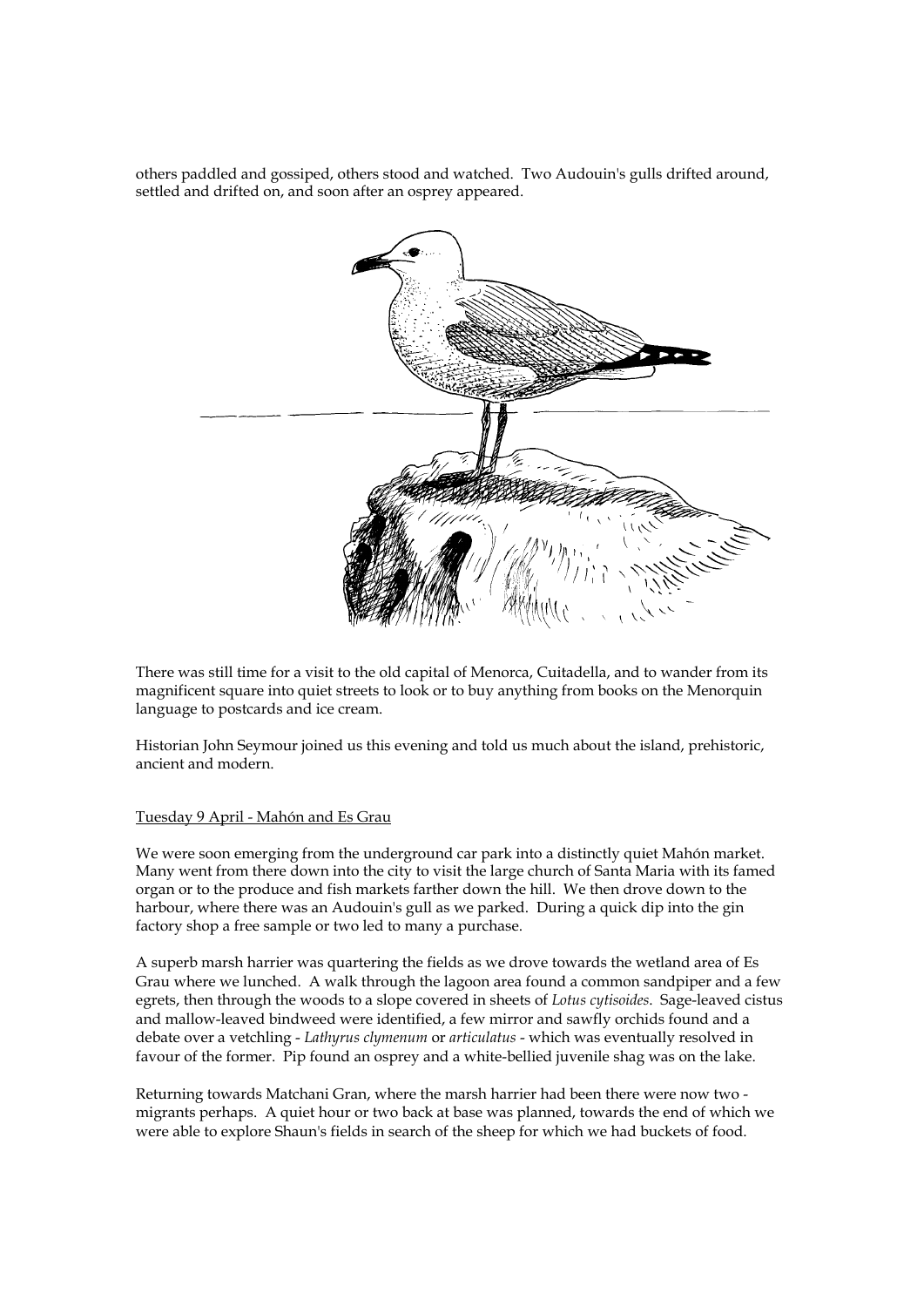They were in the farthest field, inevitably, close to the airport perimeter. Evax, galactites and star clover were noted on route, and the sinuated leaves of the mullein *Verbascum sinuatum*. The prickly pear wood was searched for tortoises, without luck, but gladiolus and rose garlic found.

Quiet pottering followed, during which I was questioned by Meg about a black and white bird she had just seen on an old iron barrel, with no firm conclusion. Wandering into the field, a group of us found Thekla larks showing well and a fine wood warbler. Then the black and white bird reappeared; a male collared flycatcher, complete with full white collar. It's a regular migrant through the eastern Mediterranean, often seen on Crete and Cyprus, but well off course here in the western Mediterranean, and doubtless brought by recent winds. Erratic weather can have its compensations. After confirming its identity, I ran to get Graham and Geoff, successfully persuading them to leave the bar. The bird performed well for several minutes, perched on low scrub and making feeding forays onto the ground nearby, before disappearing into the cactus wood.

#### Wednesday 10 April - Depuradora de Es Mercadal, Tirant, Fornells and Cavallería

A lesser short-toed lark and a wheatear were found pre-breakfast. For the less energetic majority, the first birdwatching of the day was at the *depuradora* – water purification plant – north of Es Mercadal. It can attract migrants, but not today, though stonechats and a fine Egyptian vulture were seen.

Perhaps all the migrants were at the seasonal wetland at Tirant instead. From the road overlooking the marsh there were many aerial feeders, including alpine swifts, which wetted the appetite to get onto the wide track that runs alongside and overlooks the wetland. At first it seemed quiet with just four herons among the sheets of water crowfoot. Mallards, moorhens and little egrets appeared, followed by both dark and light phase booted eagles and two marsh harriers. The harriers put up some birds; two black-winged stilts, then a glossy ibis. Four green sandpipers and a greenshank came through, all this against the constant backdrop of corn buntings, Sardinian and fan-tailed warblers and the persistent, if quiet, 'wet-my-lips' of quail. Two red-rumped swallows were found in a flock of house martins and swallows and, to complete the set, a couple of sand martins too. Finally, as we moved away from Tirant, there were eight cattle egrets feeding, as they should, among cattle.

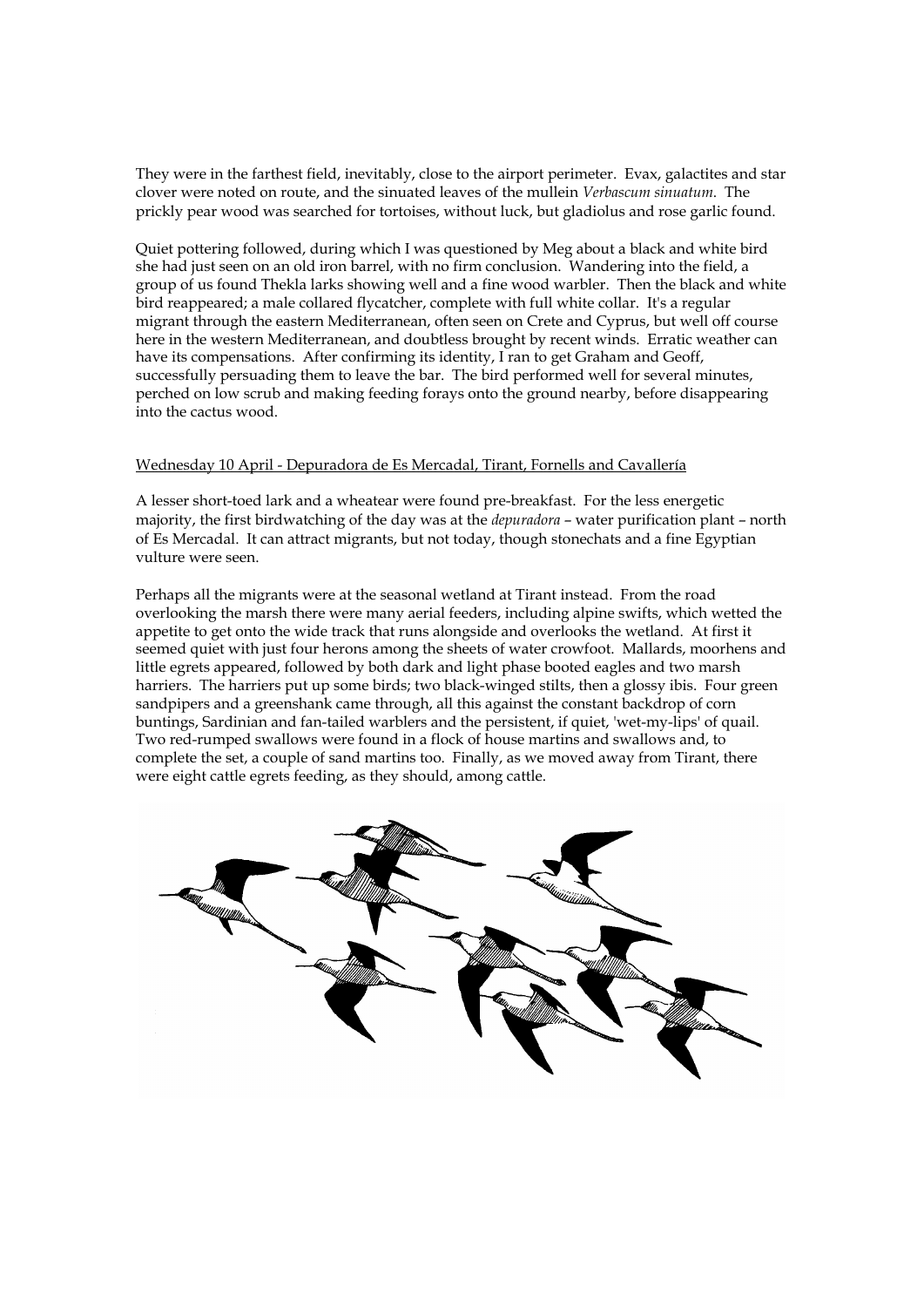Fornells is a quiet and pretty resort on the bay of Fornells, and time was taken out for hot chocolates and other drinks and a quick town tour. Then we were off towards the northern top of Menorca, the Cap de Cavallería. Part way to the cape there is a quiet bay where we stopped for our picnic lunch on the upturned boats. Tawny pipits and a shag with yellow feet could be seen as we tucked into generous quantities of broccoli quiche, from which the local goats appreciated less than generous leftovers. A stroll over the hill after eating followed, from where a stone-curlew flew from among the garrigue.

Heading towards the lighthouse we stopped the minibuses for perhaps the most glorious of all the birds on the holiday - four ravens, twisting, turning and tumbling as if there was no tomorrow. Behind the lighthouse there were many Cory's shearwaters at sea, but the odd Mediterranean shearwater little more than dots over the water were seen by the leaders only so didn't make it onto the list. An osprey came through, low and slow, giving fine views, and a chiffchaff was presumably waiting for a good moment to fly on farther north.

On the way back we drove past big clumps of *Ampelodesmus* grass to the top of Monte Toro, Menorca's highest point, from where you can see most of the island on a finer day than this one. Tea was taken too; two such stops in the day - how very civilised!

Another birthday, Margaret's this time, was celebrated at the Bar España on our second evening meal out.

#### Thursday 11 April - Mongofre Nou, Torre d'en Gaumés

Mongofre Nou is a splendid selection of lagoons on a private estate and one of the very best birdwatching spots on the island. The Balearic Ornithological Group (GOB) has recently concluded an access agreement with the owners which we were privileged to share as longstanding friends and supporters of GOB. We took our time to our rendez-vous, first stooping by the roadside to watch booted eagle, red kite and peregrine. All heard quail well here, and we identified the large-leaved buttercup as ... large-leaved buttercup *Ranunculus macrophyllus*.

Santí Catchot was there and we followed him down the track towards the estate, pausing briefly for a pied flycatcher, for the second minibus at least. We parked, went through the gates past strawberry trees and Spanish broom and soon we were within sight of the lagoons. Waders here included wood sandpiper, ruff, Kentish and little ringed plovers, greenshank and spotted redshank and the black-winged stilt count reached 24. Hedgehog milkvetch and two species of dorycnium were growing alongside the road through the lagoons. A squacco heron, close and still, was found, a sprinkling of garganey and, finally, views of osprey to postpone that trip to Loch Garten indefinitely - not least sitting on a no hunting sign. A dead ladder snake was found as we walked back.

Back at Matchani Gran for our packed lunch and a siesta where there were two red kites and a booted eagle from the house. Batteries recharged, we took the short trip to the prehistoric site of Torre d'en Gaumés. Enid found our first tortoise - Hermann's tortoise to be precise - under the wall from where the nettle-like shrub of *Prasium majus* grew. Swallowtail butterfly and hummingbird hawkmoth were also seen as we did a quick tour of the site.

The visit in the glorious sunshine of late afternoon and early evening was to Son Bou again, only this time walking into the barranco at the western end. Garganey can be hard to find but there were at least 10 among the water crowfoot on two lagoons. Graham, as ever, had a quick eye for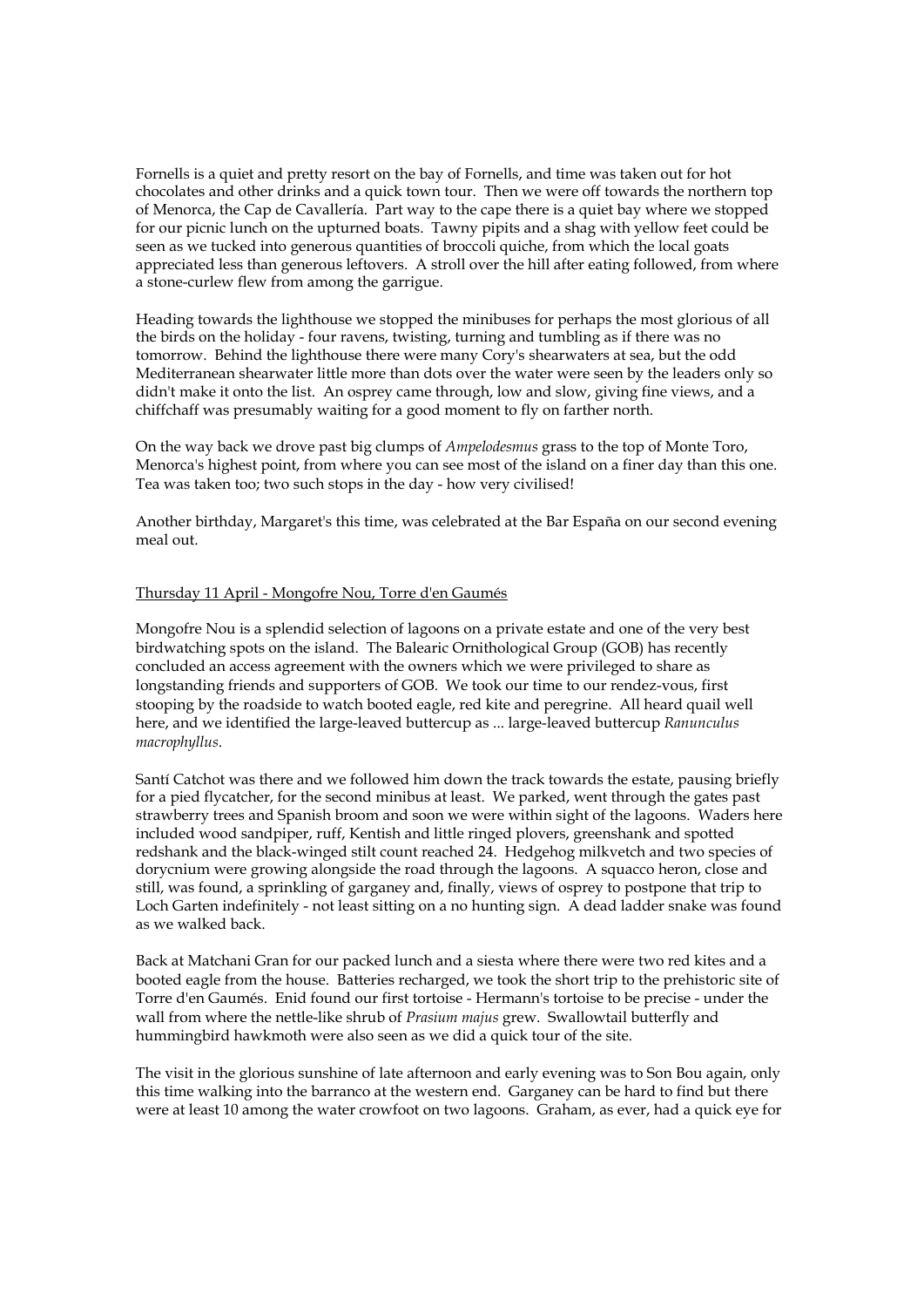a rarity on passage, and the telescopes were soon on a marsh sandpiper, along with a snipe and two black-tailed godwits.

Santí from GOB was with us again for the evening. As well as giving him the Honeyguide cheque, we found out a lot about the island's wildlife, especially the mixed fortunes of birds of prey. For ospreys it is good news. Some 20-25 pairs fifty years ago, they declined to one pair in 1981. Since then they have increased to seven resident pairs in 1997, two of which are on artificial nests, a fair proportion of the Mediterranean population of c60 pairs. This has been achieved by protection by GOB wardens, despite the threats of disturbance and urbanisation of the coast. For red kites, however, the trend is downwards, from 135 pairs ten years ago, the highest density in Europe, to ten pairs or less now. Last year's group had heard about the problem of corpses found under electric wires. Discussions with the electricity company since then has led to an agreement for 40 of the most dangerous pylons -carefully selected - to be changed from the coming autumn, real progress indeed with a price of 20-30,000 pesetas per pylon (a total bill of £4-6,000). Ravens have also declined markedly for the same reason of electrocution, with 101 corpses found; a survey this year suggests only 50-60 'couples' on the island. Booted eagles were being surveyed this year too (too early for results as they nest later than ravens), 8-9 dead booted eagles having been found under pylons. To complete the bird of prey figures, we learnt that there are 20-23 pairs of Egyptian vultures. A final worry for GOB is the destruction of sand dunes which is threatening bee-eaters.

But GOB is in good heart, with 1,000 members of Menorca's population of 66,000 - roughly the same proportion as the RSPB's membership in Britain - and had run activities for 4,000 boys and girls last winter. Each of the group was presented with a GOB badge in exchange for the traditional Honeyguide cheque - 'serious money' in Graham's words for a small organisation like GOB.

#### Friday 12 April - Tirant, Fornells and Punta Prima

We had promised ourselves a return to this superb wetland, and it was worth it. Graham's nose for where to stop excelled itself: from a field overlooking the wetland he somehow quickly picked up on two cryptically-coloured stone-curlews. Three red-rumped swallows gave superb views behind us and in the meantime Graham had also found the lesser white-fronted goose that we'd heard about, and secured permission from the farmer for us to go and have a closer look. The local birders believe this real rarity to be vagrant. The fact that it was tame and keeping the company of several fat farmyard ducks doesn't disprove this, but it makes you think. We all enjoyed the farm animals anyway.

By the road overlooking the main part of the wetland we soon found purple heron then a great white egret with a grey heron and little egrets for comparison. Joan found a tree frog on a roadside stick; then, with our eyes in, we all proceeded to find many more.

At Cala Tirant, not far away, we looked at the sand hills later used by bee-eaters and now known, following Santí's talk, to be under threat. Then returning past the wetland, it showed its ability to hide unseen birds when a glossy ibis appeared.

The final visit was to Monte Santa Agueda, Menorca's second highest spot. After lunch at the bottom by the old school, we took the old Roman road to the top. This was more of a challenge for some than others, and special mention in despatches go to Joan and Meg who, at their own paces, made it to see the splendid view from the top. Two or more Egyptian vultures were seen around the hill, and both *Cistus monspelliensis* and *salvifolius* were in evidence.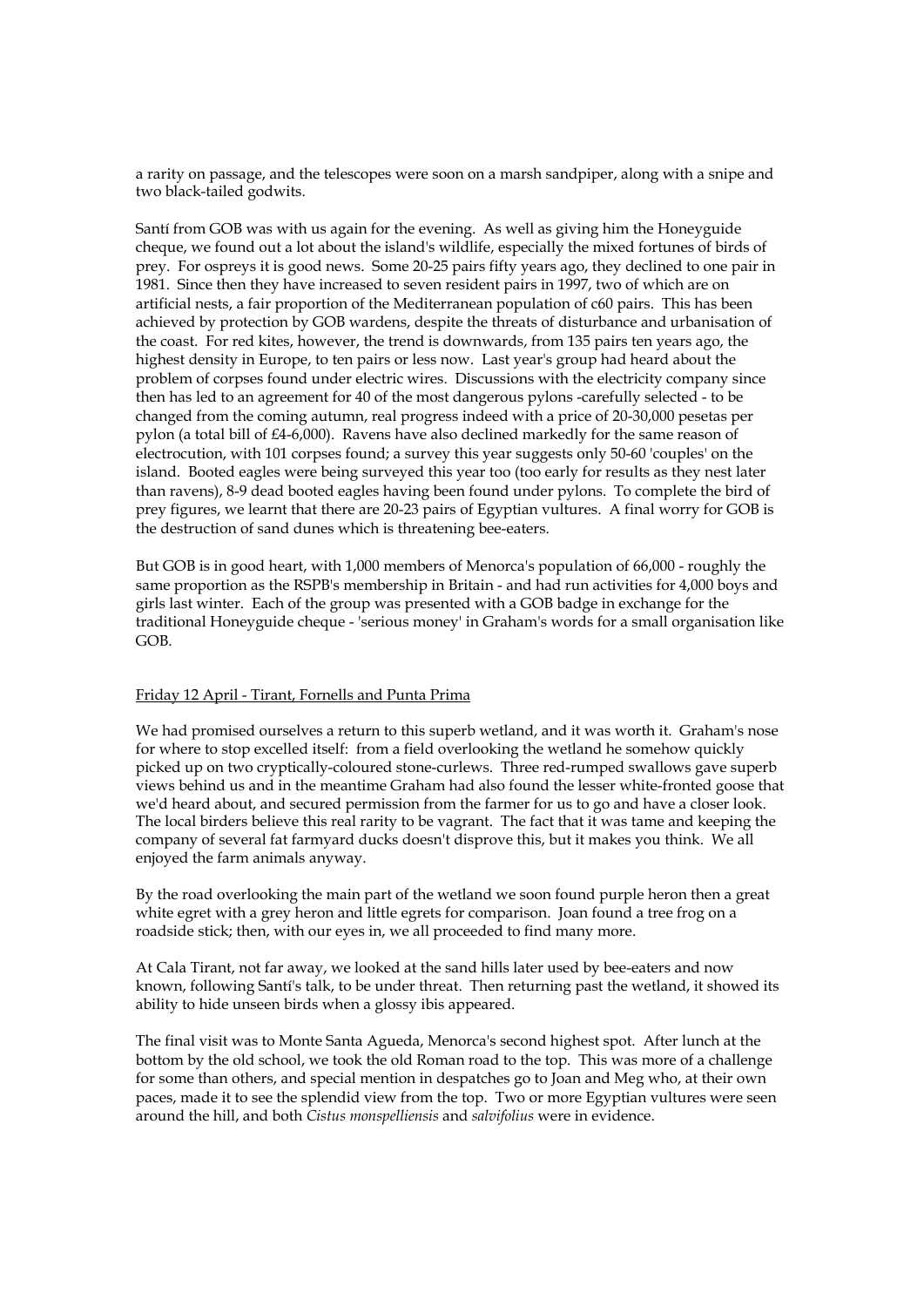We are nothing if not civilised on Honeyguide holidays, so the return journey included a visit to the small but well-stocked supermarket in Alaior. Then our last sumptuous meal and generous drinks as always at Matchani Gran.

#### Saturday 13 April

Even arriving in good time for our 12.15 flight still allowed time for a leisurely breakfast and packing, then fond farewells to our home and hosts for the week and the short ride via San Clemente to the airport.

#### Bird list

Cory's shearwater Shag Squacco heron Cattle egret Little egret Great white egret Grey heron Purple heron Glossy ibis Lesser white-fronted goose Wigeon Mallard Garganey Red kite (*pictured, over*) Egyptian vulture Marsh harrier Booted eagle **Osprey** Kestrel Peregrine Red-legged partridge **Ouail** Moorhen Coot Black-winged stilt Stone-curlew Little ringed plover Kentish plover Ruff Snipe Black-tailed godwit Spotted redshank Marsh sandpiper Greenshank Green sandpiper Wood sandpiper Common sandpiper Audouin's gull

Yellow-legged gull Rock dove/feral pigeon Woodpigeon Scops owl (heard) Swift Alpine swift Hoopoe Short-toed lark Thekla lark Sand martin Swallow Red-rumped swallow House martin Tawny pipit Meadow pipit Yellow wagtail White wagtail Robin Nightingale Redstart Stonechat Wheatear Blue rock thrush Ring ouzel Blackbird Song thrush Cetti's warbler Fan-tailed warbler Subalpine warbler Sardinian warbler Blackcap Wood warbler Chiffchaff Firecrest (heard) Collared flycatcher Pied flycatcher Great tit Woodchat shrike